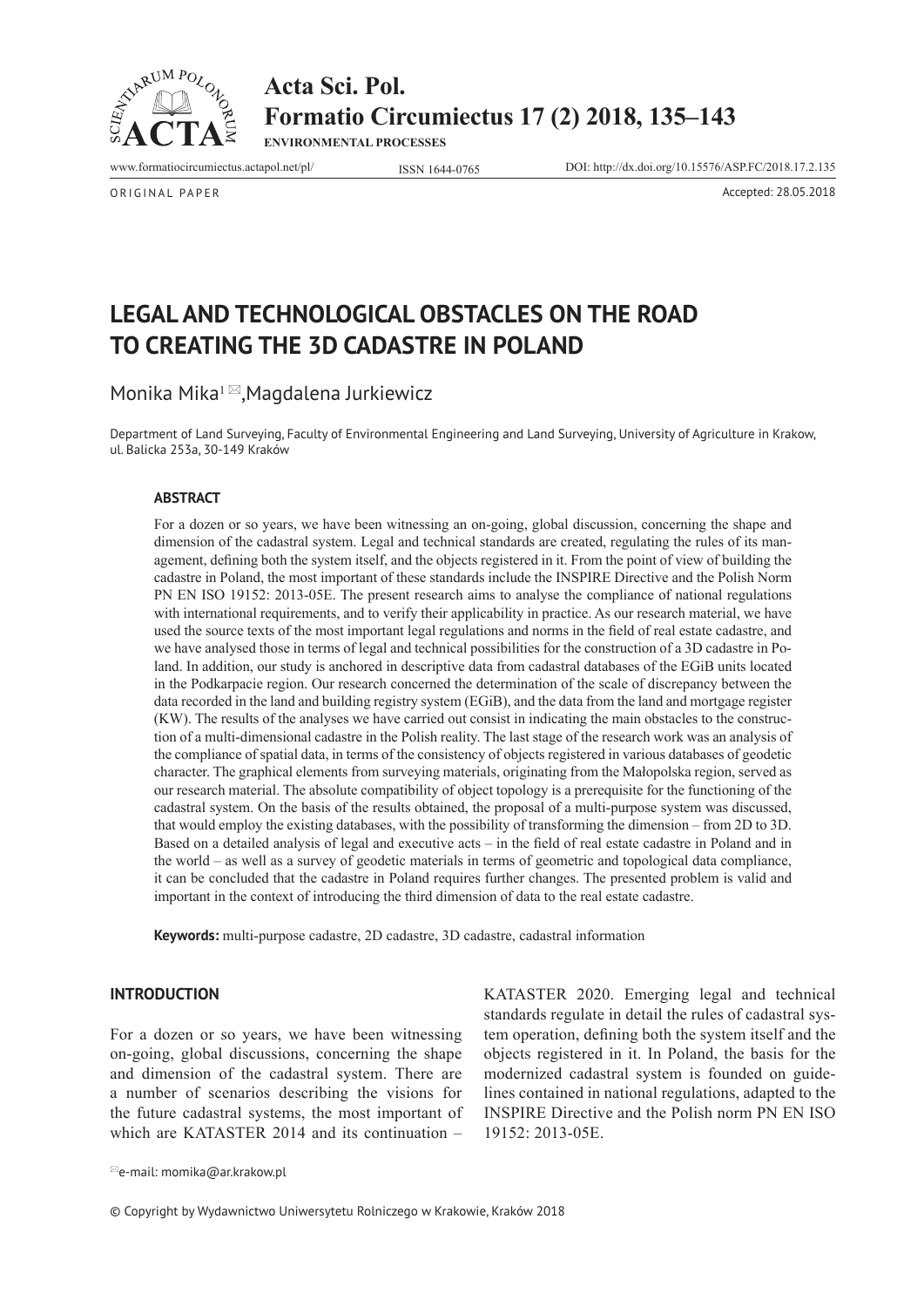Also, in 2001, concepts emerged for recording spatial, multi-level objects in cadastral databases [Bydłosz 2017]. This issue remains open and valid until this day. In the international context, new solutions are being sought for recording 3D objects in the cadastre [Stoter et al. 2017].

In the literature on the subject, there are evident trends towards building object-oriented databases [Oosterom et al. 2011] as well as suggestions on the use of MDA design methods [Aien et al. 2013]. In Poland, authors dealing with 3D cadastre include, among others, Karabin [2012], Góźdź and Pachelski [2014], Siejka et al. [2015], Mika et al. [2016], Bydłosz [2017]. Maślanka's research [2016] demonstrated the need to modernize cadastral data in Poland, both in the legal aspect and the factual aspect. The real estate cadastre in Poland, modernized in accordance with international requirements, should integrate data from multiple databases [Mika 2017a, b, c]. In the international context, [Ying, Guo et al. 2012] have proven that modern CAD, GIS and DBMS tools allow for quick implementation of information contained in multiple databases, for the purposes of building up a cadastral system. These tools are also applicable in the context of Poland. The problem remains, however, that the aforementioned tools will not automatically verify the flaws and inaccuracies that occur in particular databases, concerning both descriptive and spatial attributes of the cadastral objects. Land and buildings registry, which performs the role of land cadastre in Poland, requires further changes through comprehensive modernization [Noszczyk and Hernik 2016]. The present research is aimed at determining the degree of compliance of national regulations with international requirements, and verifying their applicability in practice. The analyses we have undertaken are supposed to indicate the main obstacles to the application of the abovementioned provisions in the Polish reality.

The authors of the present paper define cadastral database as the following public registers and sources of geodetic, legal and planning information: EGiB (Land and buildings registry), Land and Mortgage Register (KW), GESUT (Geodetic records of utility networks), BDOT (Topographic objects database), MPZP (Local Spatial Development Plan, or master plan), and RCiWN (Property Price and Value Register). The selection of these databases is not accidental, because it facilitates collecting comprehensive and reliable cadastral information on cadastral objects and entities, in accordance with the European trends in the construction of cadastral systems. A single database – the EGiB, which performs the role of a real estate cadastre according to Polish regulations – does not provide such information.

## **RESEARCH MATERIAL AND METHODOLOGY**

First and foremost, the source texts of the most important legal regulations and standards in the field of real estate cadastre were used as our research material, and we have analysed them in terms of legal and technical possibilities for the construction of a 3D cadastre in Poland. The research scope of selected legal acts is presented in Table 1.

The legal provisions cited in Table 1 were compared with the FIG requirements [Kaufmann and Steudler 1998] pertaining to the construction of cadastral systems, and in particular, the functions and content of cadastral databases. The content of databases in the scope of the subject and object, required by the European standards of spatial information systems [INSPIRE Directive], was examined in the same context. Based on the aforementioned analysis, a scheme of the system was developed using the existing databases, with the possibility of transforming the format of the data collected in 2D into 3D. The concept of real estate cadastre in Poland, shown in Figure 1, is consistent with the idea of a reference data model [ISO 19152: 2013-05E], dedicated to real estate administration systems – LADM, based on the MDA (Model Driven Architecture) technology.

The next stage of the research is of practical character, and it was carried out on the basis of a case study. The study was based on descriptive data from the cadastral databases of EGiB units, located in the Podkarpacie region [Mika 2017a]. The study concerned determination of the scale of discrepancy between the data entered in the land and building registry system (EGiB), and the data from the land and mortgage register system (KW). These studies confirmed the results of the analyses carried out earlier by Przewięźlikowska and Buśko [2014]. Due to the fact that the demonstrated scale of divergence of the data from the two basic sources is significant, there is a need for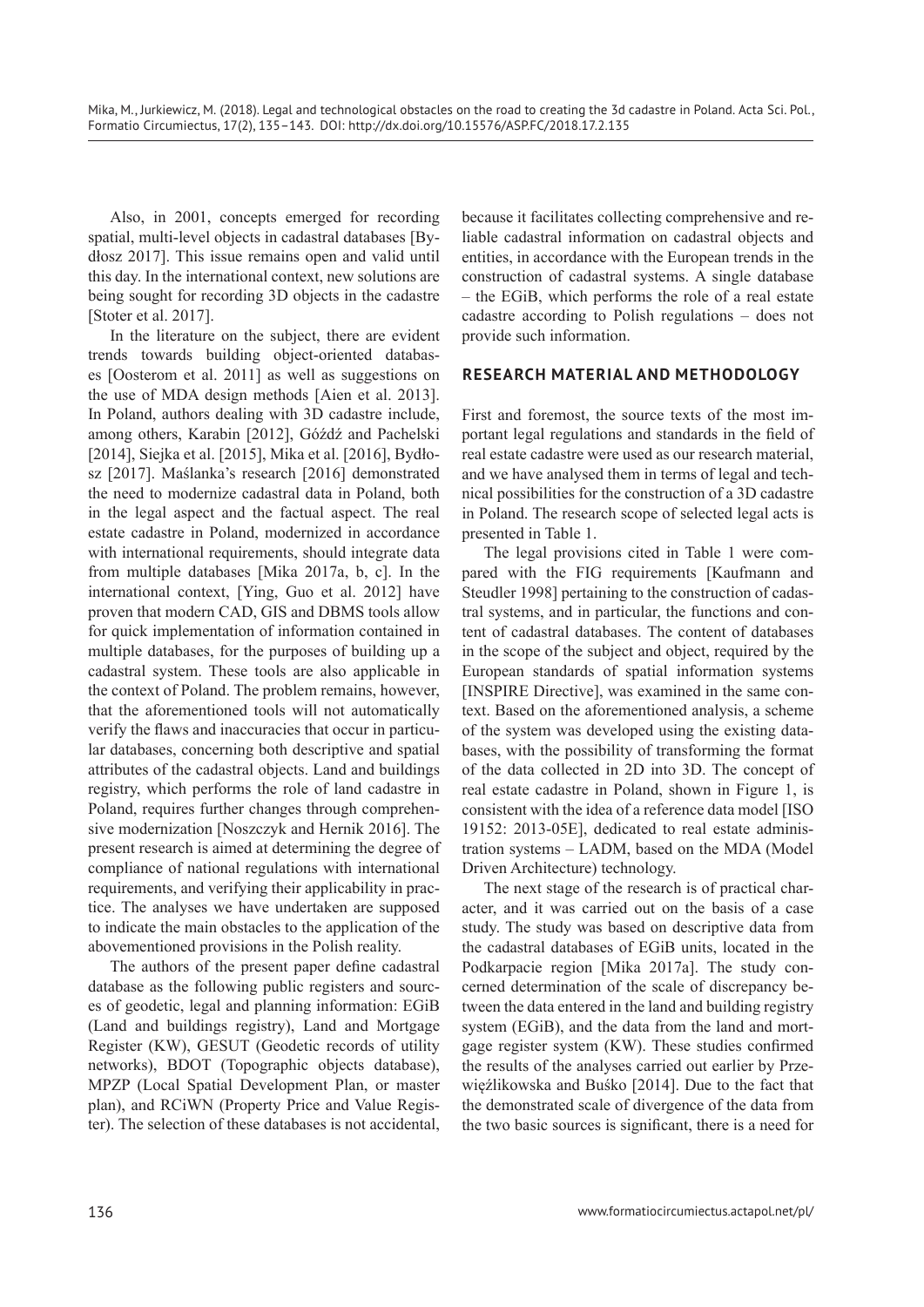Mika, M., Jurkiewicz, M. (2018). Legal and technological obstacles on the road to creating the 3d cadastre in Poland. Acta Sci. Pol., Formatio Circumiectus, 17(2), 135–143. DOI: http://dx.doi.org/10.15576/ASP.FC/2018.17.2.135

**Table 1.** Legal acts studied, pertaining to the cadastre

| No. | <b>NAME OF THE LEGAL ACT</b>                                                                                                                                                                                                                                                                                                                                                   | <b>MAIN RESEARCH TOPICS</b>                                                                                                                                                                                                                                                                                    |  |
|-----|--------------------------------------------------------------------------------------------------------------------------------------------------------------------------------------------------------------------------------------------------------------------------------------------------------------------------------------------------------------------------------|----------------------------------------------------------------------------------------------------------------------------------------------------------------------------------------------------------------------------------------------------------------------------------------------------------------|--|
| 1.  | Ustawa z dnia 23 kwietnia 1964 r. Kodeks Cywilny (tekst jedn. Dz. U.<br>2017 r., poz. 459) / The Act of 23 April 1964, Civil Code (consolidated<br>text: Journal of Laws 2017, item 459)                                                                                                                                                                                       | Definition of real estate, types of real estate<br>properties                                                                                                                                                                                                                                                  |  |
| 2.  | Ustawa z dnia 6 lipca 1982 r. o księgach wieczystych i hipotece (Dz.<br>U. 2017 r. poz.1007). / The Act of 6 July 1982 on Land and Mortgage<br>Records (consolidated text: Journal of Laws 2017, item 1007)                                                                                                                                                                    | The system's definition, method of<br>establishing and maintaining land and<br>mortgage registers (KW), formal and legal<br>principles                                                                                                                                                                         |  |
| 3.  | Ustawa z dnia 17 maja 1989 r. – Prawo geodezyjne i kartograficzne<br>(tekst jedn. Dz. U. 2017 poz. 2101). / The Act of 17 May 1989 -<br>Geodesic and Cartographic Law (consolidated text: Journal of Laws<br>2017, item 2101)                                                                                                                                                  | Definition, purpose, scope of information,<br>manner of keeping and updating the EGIB<br>reference record (Chapter 4)<br>Definition and scope of information for the<br>purpose of creating geodetic records of the<br>GESUT utilities network, and coordinating<br>the location of these networks (Chapter 5) |  |
| 4.  | Ustawa z dnia 21 sierpnia 1997r. o gospodarce nieruchomościami<br>(tekst jednolity Dz. U. 2018r., poz. 121). / The Act of 21 August 1997<br>on Real Estate Management (consolidated text: Journal of Laws 20178<br>item 121)                                                                                                                                                   | Definition of real estate and instruments<br>of enforcing property rights. Geodetic<br>processes pertaining to the field of real estate<br>management                                                                                                                                                          |  |
| 5.  | Ustawa z dnia 18 lipca 2001 roku – Prawo wodne (Dz. U. 2017 r.,<br>poz. 1121). / The Act of 18 July 2001 - The Water Act (Journal of<br>Laws 2017, item 1121)                                                                                                                                                                                                                  | The possibility of using 3D elements                                                                                                                                                                                                                                                                           |  |
| 6.  | Ustawa z dnia 3 lipca 2002 r. Prawo lotnicze (tekst jedn. Dz.U. 2017<br>poz. 959) / The Act of 3 July 2002 - The Aviation Act (consolidated<br>text: Journal of Laws 2017, item 959)                                                                                                                                                                                           | The range of property rights above ground<br>level                                                                                                                                                                                                                                                             |  |
| 7.  | Ustawa z dnia 27 marca 2003 r. o planowaniu i zagospodarowaniu<br>przestrzennym (tekst jedn. Dz. U. 2017r., poz. 1073). / The Act of 27<br>March 2003 on Spatial Planning and Management (consolidated text:<br>Journal of Laws 2017, item 1073)                                                                                                                               | Spatial elements                                                                                                                                                                                                                                                                                               |  |
| 8.  | Ustawa z dnia 4 marca 2010 r. o infrastrukturze informacji<br>przestrzennej (tekst jedn. Dz. U. 2017r., poz. 1382). / The Act of 4<br>March 2010 on spatial data infrastructure (consolidated text: Journal of<br>Laws 2017, item 1382)                                                                                                                                        | Harmonisation of spatial data                                                                                                                                                                                                                                                                                  |  |
| 9.  | Ustawa z dnia 9 czerwca 2011 r. - Prawo geologiczne i górnicze (tekst<br>jedn. Dz.U. 2017 poz. 2126) / The Act of 9 June 2011 - Geology and<br>Mining Act (consolidated text: Journal of Laws 2017, item 2126)                                                                                                                                                                 | The range of property rights below ground<br>level                                                                                                                                                                                                                                                             |  |
| 10. | Rozporządzenie Ministra Administracji i Cyfryzacji z dnia 2<br>listopada 2015 r. w sprawie bazy danych obiektów topograficznych<br>oraz mapy zasadniczej (Dz. U. 2015 r., poz. 2028). / Regulation by the<br>Minister of Administration and Digitization of 2 November 2015,<br>on the database of topographic objects and the master map (Journal of<br>Laws 2015, item 2028) | Content of thematic layers in the<br>presentation of 3D data                                                                                                                                                                                                                                                   |  |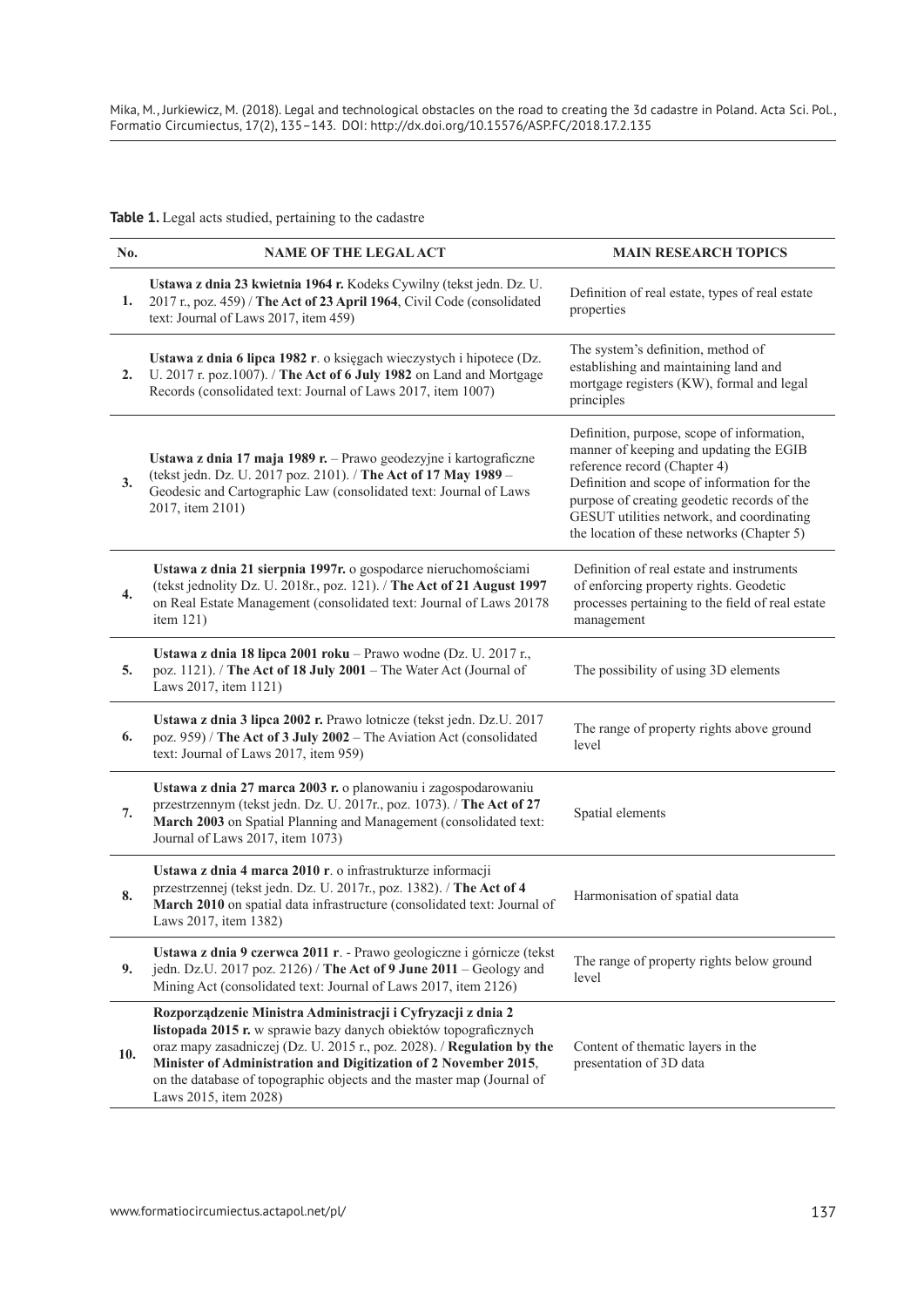Mika, M., Jurkiewicz, M. (2018). Legal and technological obstacles on the road to creating the 3d cadastre in Poland. Acta Sci. Pol., Formatio Circumiectus, 17(2), 135–143. DOI: http://dx.doi.org/10.15576/ASP.FC/2018.17.2.135

**Table 1.** cont

| No. | <b>NAME OF THE LEGAL ACT</b>                                                                                                                                                                                                                                                                                                                                                                     | <b>MAIN RESEARCH TOPICS</b>                                                                         |  |
|-----|--------------------------------------------------------------------------------------------------------------------------------------------------------------------------------------------------------------------------------------------------------------------------------------------------------------------------------------------------------------------------------------------------|-----------------------------------------------------------------------------------------------------|--|
| 11. | Rozporządzenie Ministra Administracji i Cyfryzacji z dnia 21<br><b>października 2015 r.</b> w sprawie powiatowej bazy GESUT i krajowej<br>bazy GESUT (Dz. U. 2015r., poz. 1938). / Regulation by the Minister<br>of Administration and Digitization of 21 October 2015 regarding<br>the <i>poviat</i> -level GESUT database and the national GESUT database<br>(Journal of Laws 2015, item 1938) | Detailed scope of the GESUT data                                                                    |  |
| 12. | Rozporządzenie Ministra Rozwoju Regionalnego i Budownictwa<br>z dnia 29 marca 2001 r. w sprawie ewidencji gruntów i budynków.<br>(tekst jedn. Dz. U. 2016r., poz. 1034). / Regulation by the Minister<br>of Regional Development and Construction of 29 March 2001,<br>regarding the land and buildings registry (consolidated text: Journal of<br>Laws 2016, item 1034)                         | Detailed scope of the subject and object<br>EGiB data. Conceptual diagrams included in<br>the Annex |  |
| 13. | <b>Directive 2007/2/EC</b> of the European Parliament and of the Council of<br>14 March 2007 establishing an Infrastructure for Spatial Information in<br>the European Community (INSPIRE)                                                                                                                                                                                                       | Interoperability of cadastral data.<br>Harmonization of the law                                     |  |
| 14. | Polish Norm PN EN ISO 19152:2013-05E, Polski Komitet<br>Normalizacyjny (Polish Committee for Standardisation), 2013.                                                                                                                                                                                                                                                                             | Reference data model in the Polish<br>conditions                                                    |  |

[Source: own study]

speedy changes towards the development of mechanisms preventing loss of links (in the 2D dimension) between the public registers examined. In the cadastre evaluation, in the context of introducing a third dimension into the records, the removal of the detected types of non-compliance seems to be indispensable.

The last stage of the study consisted in the analysis of spatial data compliance, in terms of the consistency of the registered objects across numerous geodetic databases. Graphic elements from geodetic studies originating in the area of Southern Poland were used as the research material. The absolute compatibility of object topology is a prerequisite for the very functioning of the cadastral system.

## **RESULTS**

The examination of legal provisions shows that in order to obtain full cadastral information on the cadastral objects and entities in Poland, it is necessary to integrate data from several geodetic and legal databases. Spatial information, derived from the registers presented in Figure 1, should be verified in advance as to the compliance with the actual status, whereas the

problem of compatibility of graphical data in the 2D dimension should be solved.

Figure 1 presents schematically the sources of cadastral data supply, through graphical and descriptive elements from six different databases. These should include: Land and buildings records of the EGiB, Land and Mortgage Register of the KW, the GESUT Geodetic Records of the Utilities Network, Topo-



**Fig. 1.** Diagram showing the application of the existing databases for the needs of multipurpose cadastre in Poland. Source: Mika 2017c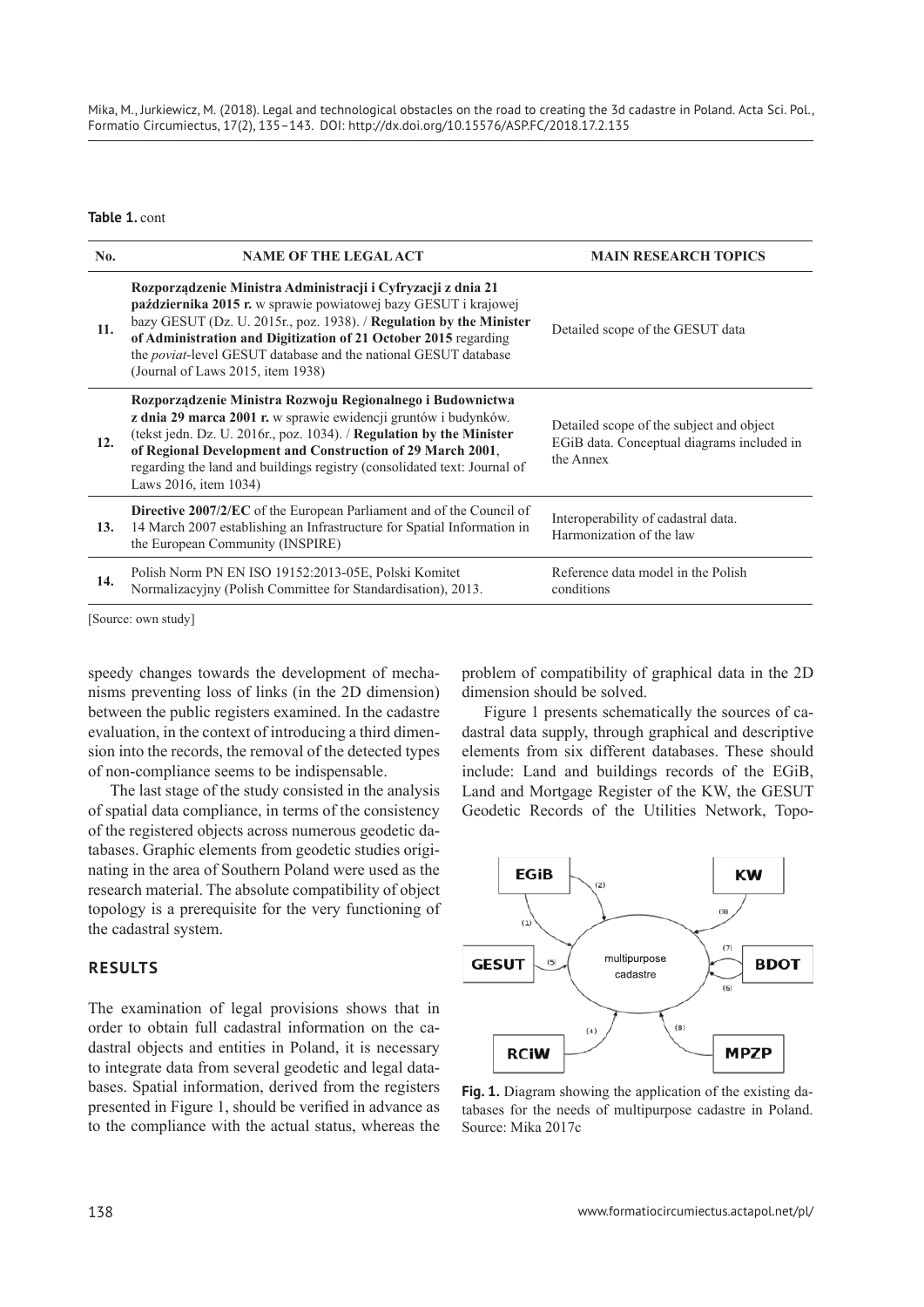graphic Data Database BDOT, Price and Value Register RCiW, and the Local Spatial Development Plan (master plan) of MPZP. The selection of these databases is not accidental, because this is where the complementary cadastral information comes from. This complementary information includes: (1) – descriptive information about the actual state of the property, (2) – spatial (graphic) information about the property, (3) – information about the legal status of the property,  $(4)$  – information about the value of the property,  $(5)$  – information about the utilities,  $(6)$  – information about the land relief and cover,  $(7)$  – information about the spatial location of built structures in the area,  $(8)$  – information about land planning designations and master plans. The databases shown in Figure 1 are data registers for spatial objects (real estate properties) in 2D, although they also register certain 3D features. As previous research has shown [Mika 2017b], the system designed in this manner meets the conditions of data interoperability in 2D, subject to the amendment of some legal provisions.

The next stage of the research work was to analyse the degree of compliance of data from cadastral databases collected in the EGiB, and the KW, located in the Podkarpacie and Małopolska regions. A total of 163 errors were detected per 100 examined cases. Up to eighteen types of errors and incompatibilities in the system have been defined. Only 15% of the examined documents were completely free of errors. It can therefore be concluded that the scale of the phenomenon is very broad. The problem is detailed in Table 2.

A separate research thread along the way of indicating legal and technical obstacles to the construction of a 3D cadastre is the demonstration of incompatibility of topological objects in 2D, appearing on maps from the geodetic resources. An example of discrepancy in the surveying materials is presented in Figures 2 and 3.

| No.            | SPECIFICATION OF THE DISCREPANCY IN THE DATA FROM THE EGIB AND<br><b>FROM THE KW</b>             | <b>NUMBER OF</b><br><b>CASES IDENTIFIED</b> |
|----------------|--------------------------------------------------------------------------------------------------|---------------------------------------------|
| 1              | Missing personal data of the parents of the entities                                             | 42                                          |
| $\overline{2}$ | Differences in the land/area names                                                               | 27                                          |
| 3              | Difference in the number of rooms in residential properties                                      | 17                                          |
| 4              | Incorrect indication of the location of the object                                               | 16                                          |
| 5              | Discrepancies in the displayed size (area) of land plots                                         | 12                                          |
| 6              | Missing indication of the body/agency representing the State Treasury for residential properties | 6                                           |
| 7              | Missing data on the built structures                                                             | 6                                           |
| 8              | Missing or faulty numbering of the building(s)                                                   | 5                                           |
| 9              | Discrepancies in the number of subjects                                                          | 4                                           |
| 10             | Missing designation of land                                                                      | 4                                           |
| 11             | Missing listing of integral adjacent premises                                                    | 4                                           |
| 12             | Discrepancies in the assigned property rights                                                    | 3                                           |
| 13             | Incomplete names of the subjects                                                                 | $\overline{2}$                              |
| 14             | Missing entry of the land plot size (area)                                                       | 2                                           |
| 15             | Missing entry of the size of integral adjacent premises for the given property                   | 2                                           |
| 16             | Discrepancies in the names of subjects                                                           |                                             |
| 17             | Plot with the entered number missing from the EGiB land and building survey                      |                                             |
| 18             | Discrepancies in the built-up area                                                               |                                             |

Table 2. The list of identified discrepancies between the EGiB and the KW data

Elaborated based on Mika 2017a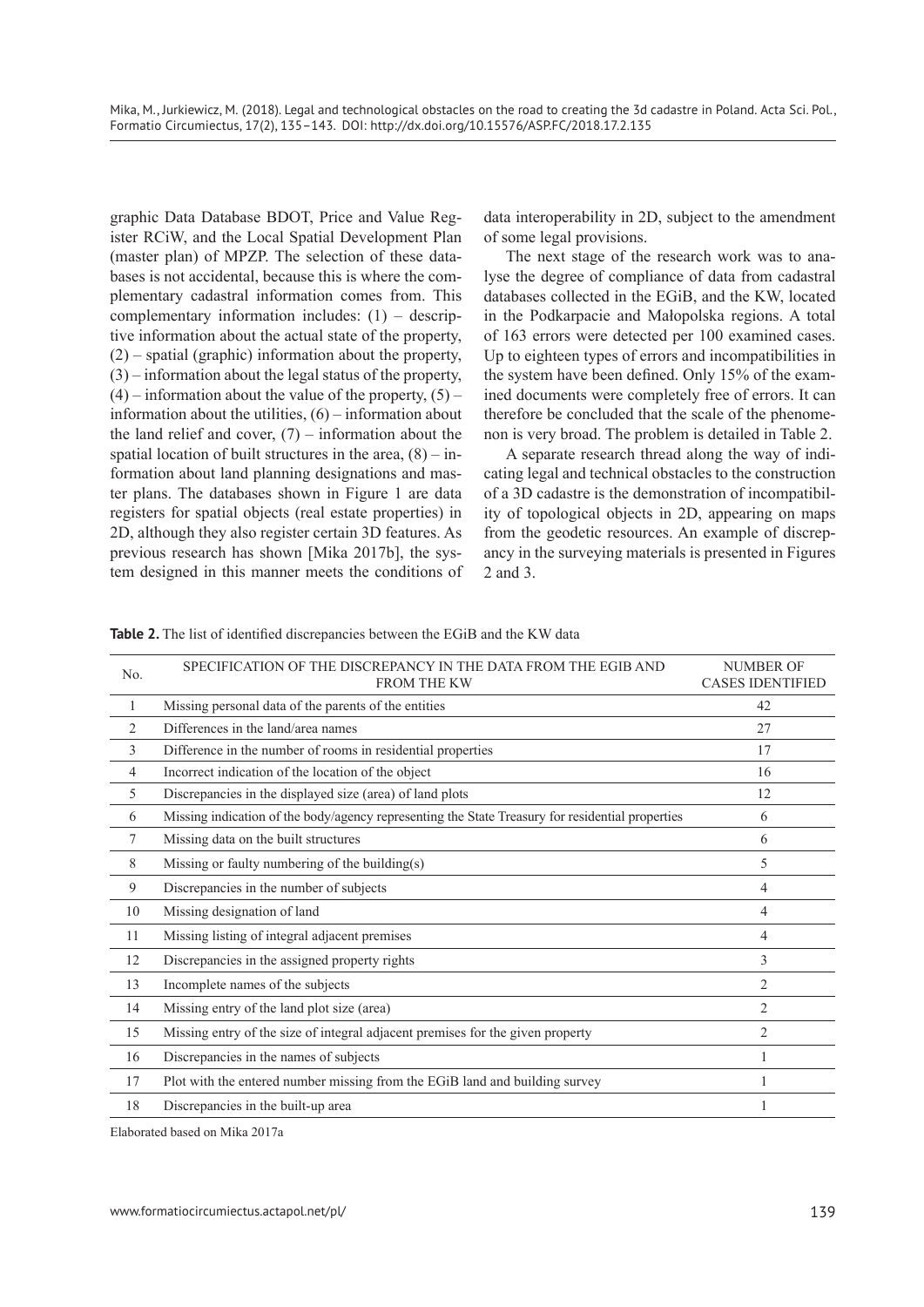Mika, M., Jurkiewicz, M. (2018). Legal and technological obstacles on the road to creating the 3d cadastre in Poland. Acta Sci. Pol., Formatio Circumiectus, 17(2), 135–143. DOI: http://dx.doi.org/10.15576/ASP.FC/2018.17.2.135

The analysis of geodetic surveying materials showed that there are significant discrepancies between the data from various sources, which results in a lack of spatial data coherence in the graphical form. Figures 2, 3 and 4 exemplify representative types of inconsistencies. The frequently occurring serious error lies in considerable differences in the course of plot

boundaries (see: Figure 2); also, errors in the location of BDOT base objects from current direct measurements were noted, in relation to the existing grid of the base map (see: Figure 3 – mismatch of the well position and the support of the power cable). In addition, topological and geometric errors appear (see: Figure 4), consisting in interrupting the continuity of



**Figure** 2. Comparison of numerical data from the cadastral map (in red) with the raster of the EGiB map (in black) before the EGiB modernisation.



Fig. 4. Sample topological errors. Source: own study



**Fig. 3.** Comparison of the raster of an analogue base map with a numerical map developed based on direct measurement.

Source: own study

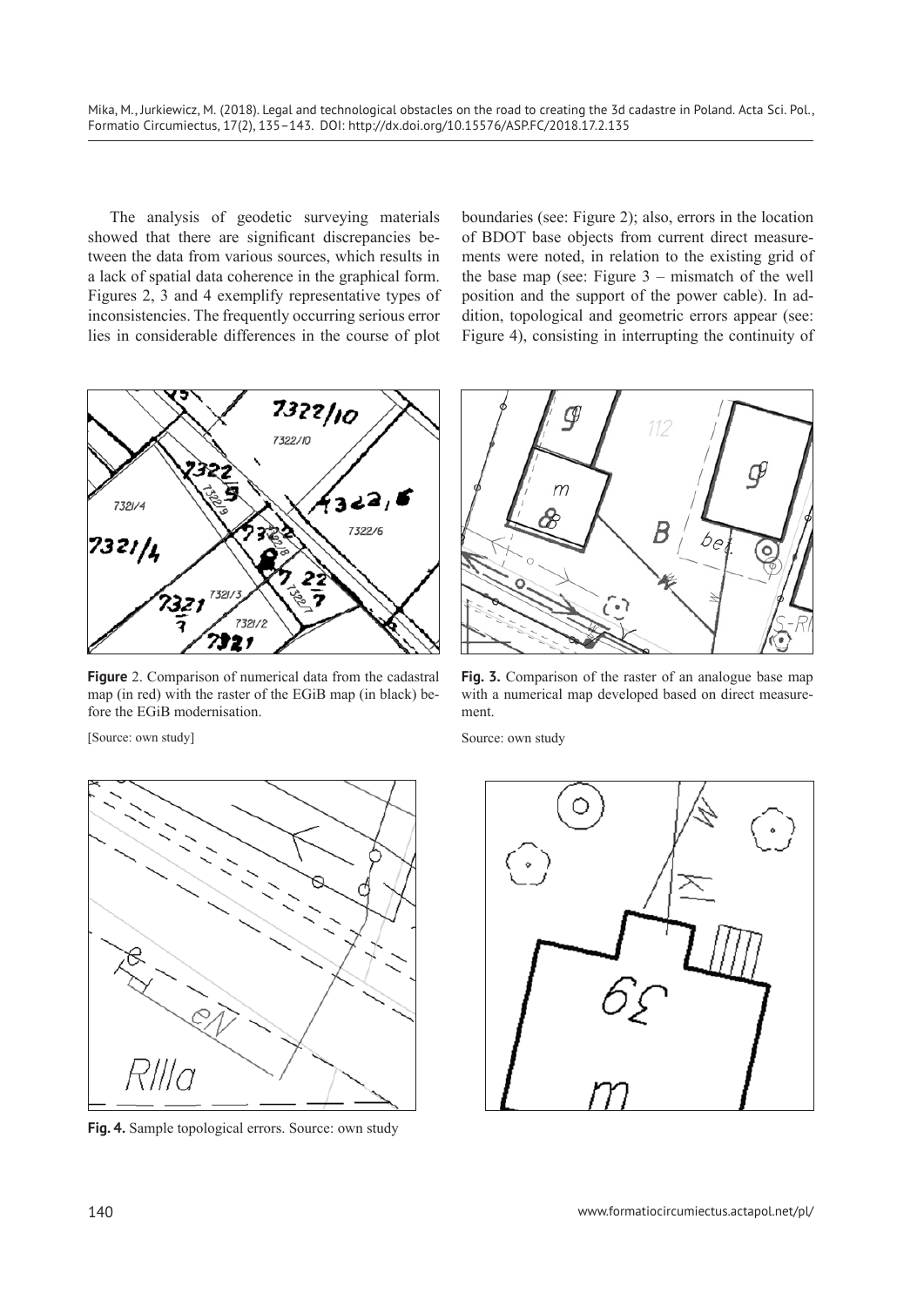the object (low-voltage underground power network), as well as cutting the GESUT network objects against the building wall or failing to adjust these object towards the wall.

Minimizing the number of topological and geometrical errors is solved gradually, by creating the databases of the objects in the base map. Thanks to this, the aforementioned errors within the scope of one object are captured, and repaired already at the stage of creating the object, and of creating its record.

# **DISCUSSION**

The concept of a multi-purpose cadastral system, supplemented with the third dimension of cadastral objects, is feasible for implementation in the Polish conditions, following the introduction of gradual changes. Building up a multidimensional cadastre should be based on a universal cadastral data model, with data originating from several databases that constitute the sources of geodetic, legal, planning, and statistical information.

Reforms aimed at creating a 3D cadastre should be introduced gradually, in several steps:

STEP 1. Passing and issuing the law: the Act on the Real Estate Cadastre (and within it, the elaboration of organizational structures).

STEP 2. Establishment of the basic object as "land property". This is connected with the necessity to modify the definition of the "plot" towards the definition of "land property".

STEP 3. Solving the problem of the numbering of cadastral objects (one property in the current system may consist of several plots of land, the building may stand on several plots at the same time, etc.).

STEP 4. Verification of inconsistencies between the entries in the KW and those in the EGiB (as well as other components of the real estate cadastre).

STEP 5. Developing the policy of making data available, in a limited scope, depending on the purpose and legal interest of user groups.

STEP 6. Gradual transition towards the3D cadastre, while using all the available databases that meet the accuracy criteria (for instance, the water cadastre).

It would also be reasonable to consider establishing that an entry into the KW (Land and Mortgage Register) can (only) be made for a real estate property with a determined and verified legal status (stabilization of borders in the land). Furthermore, it is important to consider the possibility of using the real-time systems in the cadastral databases. It seems that this will speed up the waiting time for entry into the KW; and in addition, it will ensure the minimization of time delays, and minimization of human error, while facilitating the automation of processes.

## **CONCLUSION**

Based on a detailed analysis of legal and executive acts, in the field of real estate cadastre in Poland and in the world, as well as a study of geodetic materials in terms of geometric and topological data compliance, it can be concluded that the cadastral system in Poland requires further changes. It is particularly true in the perspective of introducing the third dimension of data into it.

The Polish law includes the provision of the standard on Geographic information – Land Administration Domain Model PN EN ISO 19152: 2013-05E, developed by the Polish Committee for Standardization in 2013. In particular, this application concerns the Regulation of the Minister of Regional Development and Construction of March 29, 2001.

At the moment, however, it does not yet seem possible to translate the law into practice. This is mainly due to the defectiveness and incompatibility of the subjective and objective data recorded in many databases, as a result of which the system that is being constructed has no markings of complete reliability.

Despite the legal and technical barriers identified in this publication on the way to the construction of a 3D cadastre in Poland, the modernization of the existing system towards world standards should be sought. Technical progress in the field of construction, the development of urban agglomerations, and increasingly common, complex architectural structures, all combine to motivate the development of formal and legal solutions towards the introduction of newly created objects to the cadastral databases. This is related to the proper documentation of the extent of rights to these properties, taking into account mutually overlapping legal structures resulting from the existing regulations.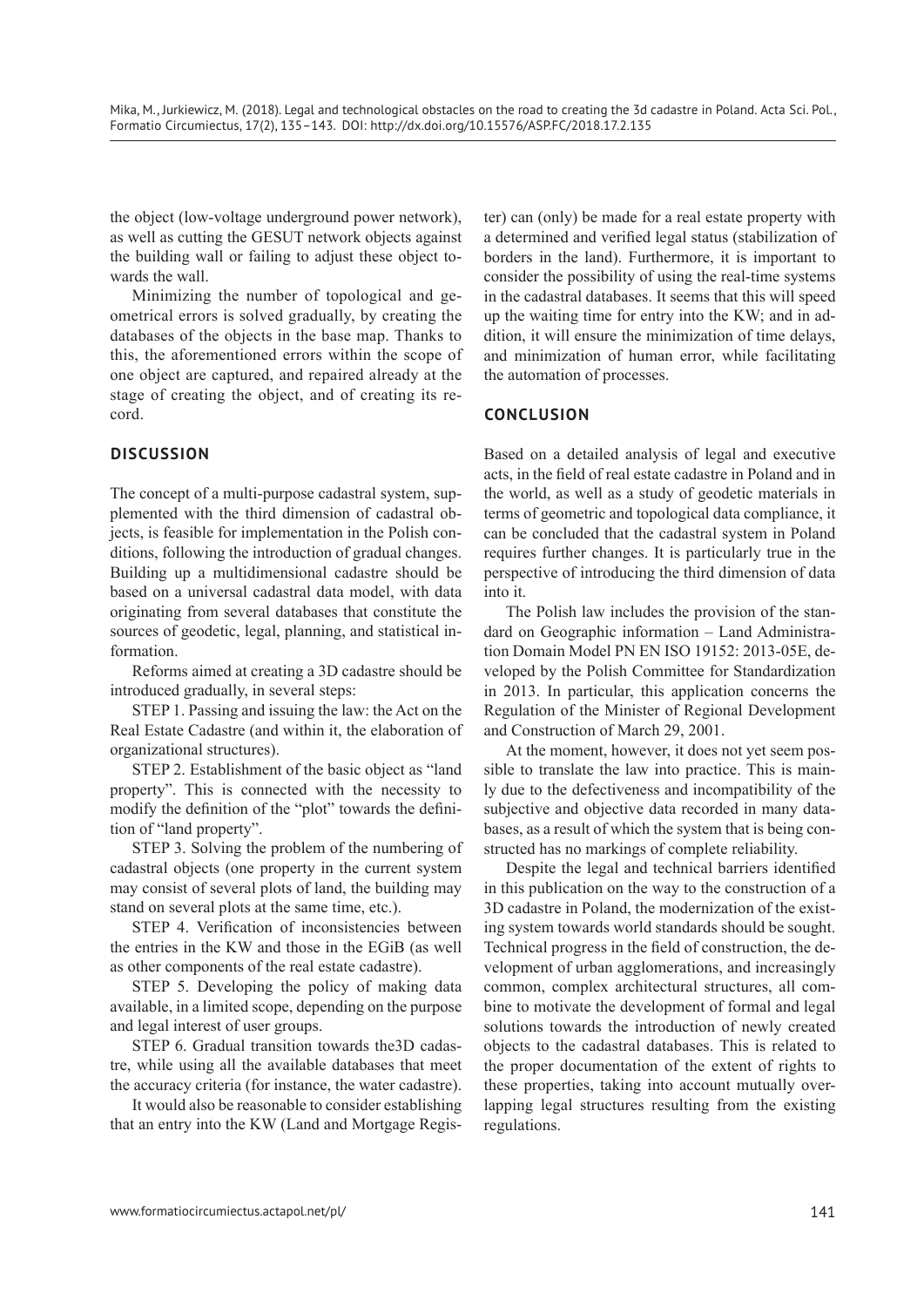# **LITERATURE**

- Aien, A., Kalantari, M., Rajabifard, A., Williamson, I., Wallace, J. (2013). Towards integration of 3D legal and physical objects in cadastral data models. Land Use Policy, 35, 140–154.
- Bydłosz, J. (2017). Przyszłe obiekty katastru 3D w Polsce. (Future objects of 3d cadastre in Poland) Acta Sci. Pol., Administratio Locorum, 16(4), 231–237
- Góźdź, K., Pachelski, W. (2014). The LADM as a core for developing three-dimensional cadastral data model for Poland. 14th International Multidisciplinary Scientific GeoConference SGEM 2014. SGEM2014 Conference Proceedings, June 19–25, 2014, 2(1), 841–848.
- Noszczyk, T., Hernik, J. (2016). Kompleksowa modernizacja ewidencji gruntów i budynków Acta Sci. Pol., Formatio Circumiectus, 15(1), 3–17.
- Karabin, M. (2012). Registration of untypical 3D objects in Polish cadastre – do we need 3D cadastre? Geodesy and Cartography, 61(2), 61-71.
- Kaufmann, J., Steudler, D. (1998). Cadastre 2014 a vision for a future cadastral system. FIG – Commission 7 Working group (1994–1998) "Vision Cadastre".
- Maślanka, J. (2016). Koncepcja modernizacji ewidencji gruntów i budynków w aspekcie potrzeb harmonizacji i interoperacyjności baz danych ewidencyjnych (The concept of modernization of land and building registry in the aspect of the needs of harmonization and interoperability of registry databases). Doctoral dissertation AGH, unpublished text, pp. 290.
- Mika, M. (2017a). Analysis of Data Consistency Between Land and Buildings Registry and Land and Mortgage Register in order to Create Real Estate Cadastre. Geomat. Environ. Engin., 11(1), 79–88.
- Mika, M. (2017b). Interoperability cadastral data in the system approach. J. Ecolog. Engin., 18(2), 150–156.
- Mika, M. (2017c). Proposed model for data security protection of cadastral information in Poland. Geomat., Landmanag. Landscape, 1, 81–91.
- Mika, M., Siejka, M., Leń, P., Król, Ż. (2016). The concept of using the water cadastre databases components for the construction of multidimensional cadastre in Poland. Survey Review, 1–11, https://doi.org/10.1080/00396265 .2016.1263180.
- Oosterom, P., Stoter, J., Ploeger, H., Thompson, R., Karki, S. (2011). World-wide inventory of the status of 3D Cadastres in 2010 and expectations for 2014, FIG Working Week. Bridging the Gap between Cultures. Marrakech, Morocco, 18–22 May 2011.
- Przewięźlikowska, A., Buśko, M. (2014). The analysis of the updating time of subject and object data due to the information flow between the systems of the real estate cadastre and the land and mortgage register. [In:] 14th International Multidisciplinary Scientific Geoconference (SGEM), 17–26 Jun 2014, Albena, Bulgaria. Geoconference on informatics, geoinformatics and remote sensing, vol. III. Book Series: International Multidisciplinary Scientific GeoConference-SGEM, 933–940.
- Siejka, M., Ślusarski, M., Zygmunt, M. (2014). 3D+time Cadastre, possibility of implementation in Poland. Survey Review Ltd., 46(335), 79–89.
- Stoter, J., Ploeger, H., Roes, R., Van der Riet, E., Biljecki, F., Ledoux, H., Kok, D., Kim, S. (2017). Registration of Multi-Level Property Rights in 3D. [In:] The Netherlands: Two Cases and Next Steps in Further Implementation. ISPRS Int. J. Geo-Inf., 6(6), 158.
- Ying, S., Guo, R., Li, L., He, B. (2012). Application of 3D GIS to 3D Cadastre in Urban Environment. 3rd International Workshop on 3D Cadastres: Developments and Practices, 25–26 October 2012, Shenzhen, China.

### **Legal regulations:**

- Dyrektywa 2007/2/WE Parlamentu Europejskiego i Rady z dnia 14 marca 2007 r. ustanawiająca infrastrukturę informacji przestrzennej we Wspólnocie Europejskiej (INSPIRE). Directive 2007/2/EC of the European Parliament and of the Council of 14 March 2007 establishing an Infrastructure for Spatial Information in the European Community (INSPIRE) [online], [cited 15 April 2016]. Available from Internet: http://eur-lex.europa.eu/LexUriServ/LexUriServ.do?uri=OJ:L:2007:108 :0001:0014:en:PDF
- Informacja geograficzna Katastralny model administrowania terenem (LADM). (Geographic information – Land Administration Domain Model ) PN EN ISO 19152:2013-05E, Polski Komitet Normalizacyjny, 2013.